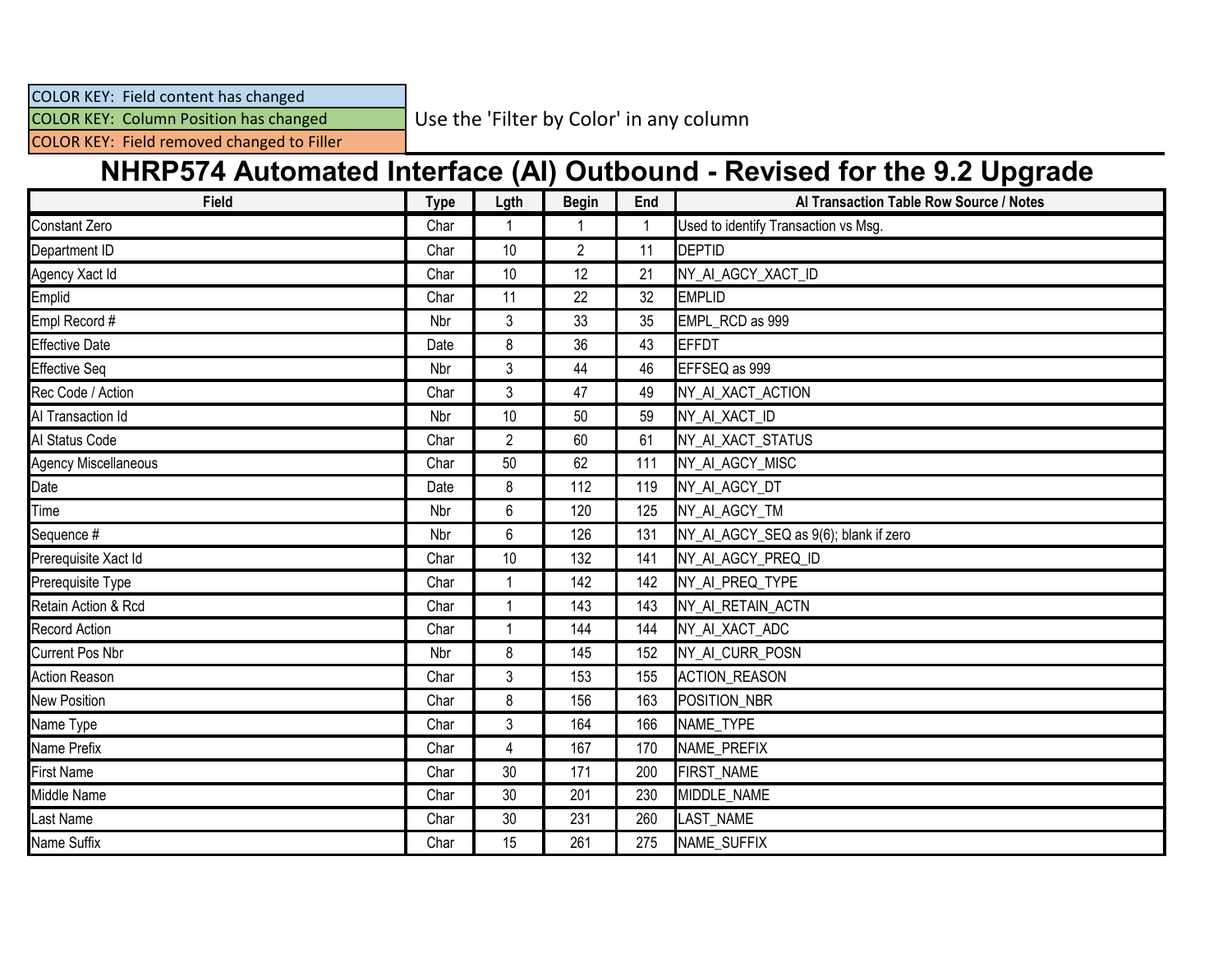| Address Type                 | Char | 4              | 276 | 279 | <b>ADDRESS TYPE</b>                                                            |
|------------------------------|------|----------------|-----|-----|--------------------------------------------------------------------------------|
| Country                      | Char | 3              | 280 | 282 | <b>COUNTRY</b>                                                                 |
| Address1                     | Char | 35             | 283 | 317 | ADDRESS1                                                                       |
| Address2                     | Char | 35             | 318 | 352 | ADDRESS2                                                                       |
| City                         | Char | 30             | 353 | 382 | <b>CITY</b>                                                                    |
| County                       | Char | 30             | 383 | 412 | <b>COUNTY</b>                                                                  |
| Zip                          | Char | 10             | 413 | 422 | POSTAL; See format notes in detail spec                                        |
| <b>State</b>                 | Char | 6              | 423 | 428 | <b>STATE</b>                                                                   |
| Full Time Student            | Char | 1              | 429 | 429 | FT STUDENT                                                                     |
| Filler                       | Char | 9              | 430 | 438 | NY_FAS_CODE (FAS Code) -- Will be blank for 9.2 / Filler                       |
| Retiree Indicator            | Char | 1              | 439 | 439 | NY_RETIREE_IND                                                                 |
| SSN                          | Char | 9              | 440 | 448 | <b>SSN</b>                                                                     |
| <b>NYS Position</b>          | Char | 8              | 449 | 456 | NY NYS POSITION                                                                |
| Filler                       | Char | $\overline{1}$ | 457 | 457 | NY_EXTRA_SRVC_IND(NY Extra Service Indicator) - Will be blank for 9.2 / Filler |
| Full Part Time               | Char | 1              | 458 | 458 | FULL_PART_TIME                                                                 |
| Appointment Code             | Char | $\mathbf{1}$   | 459 | 459 | NY_EE_REG_TEMP                                                                 |
| Part Time %                  | Nbr  | 5              | 460 | 464 | NY_PART_TIME as 9V9999; blank if zero                                          |
| Work Schedule                | Char | $\overline{7}$ | 465 | 471 | WORK_SCHEDULE                                                                  |
| <b>Benefit Flag</b>          | Char | 1              | 472 | 472 | NY_BENEFIT_FLAG                                                                |
| <b>Standard Hours</b>        | Nbr  | 4              | 473 | 476 | STD_HOURS as 99V99; blank if zero                                              |
| <b>Tax Location Code</b>     | Char | 10             | 477 | 486 | TAX_LOCATION_CD                                                                |
| FICA status [Employee]       | Char | $\mathbf{1}$   | 487 | 487 | FICA_STATUS_EE                                                                 |
| <b>Anniversary Date</b>      | Date | 8              | 488 | 495 | NY ANNIVERSARY DT                                                              |
| <b>Increment Code</b>        | Char | $\overline{4}$ | 496 | 499 | NY_INCREMNT_CD_CHG                                                             |
| FIS Amount                   | Char | $\overline{7}$ | 500 | 506 | NY_FIS_AMT_CHG                                                                 |
| <b>Filler</b>                | Char | 10             | 507 | 516 | NY_HOME_HOST(Temp Assign) - Will be blank for 9.2 / Filler                     |
| Mail Drop ID                 | Char | 50             | 517 | 566 | <b>MAIL DROP</b>                                                               |
| Benefit Program              | Char | $\sqrt{3}$     | 567 | 569 | BENEFIT_PROGRAM                                                                |
| Pay Rate                     | Nbr  | 10             | 570 | 579 | NY_RATE as 9(8)V99; blank if zero                                              |
| Spec FWT Status              | Char | 1              | 580 | 580 | SPECIAL_FWT_STATUS                                                             |
| <b>FWT Marital Status</b>    | Char | 1              | 581 | 581 | FWT_MAR_STATUS                                                                 |
| <b>FWT Allowances</b>        | Nbr  | $\sqrt{3}$     | 582 | 584 | FWT_ALLOWANCES as 9(3); blank if not TAX transaction                           |
| <b>FWT Additional Amount</b> | Nbr  | $\overline{7}$ | 585 | 591 | FWT_ADDL_AMT as 9(5)V99; blank if zero                                         |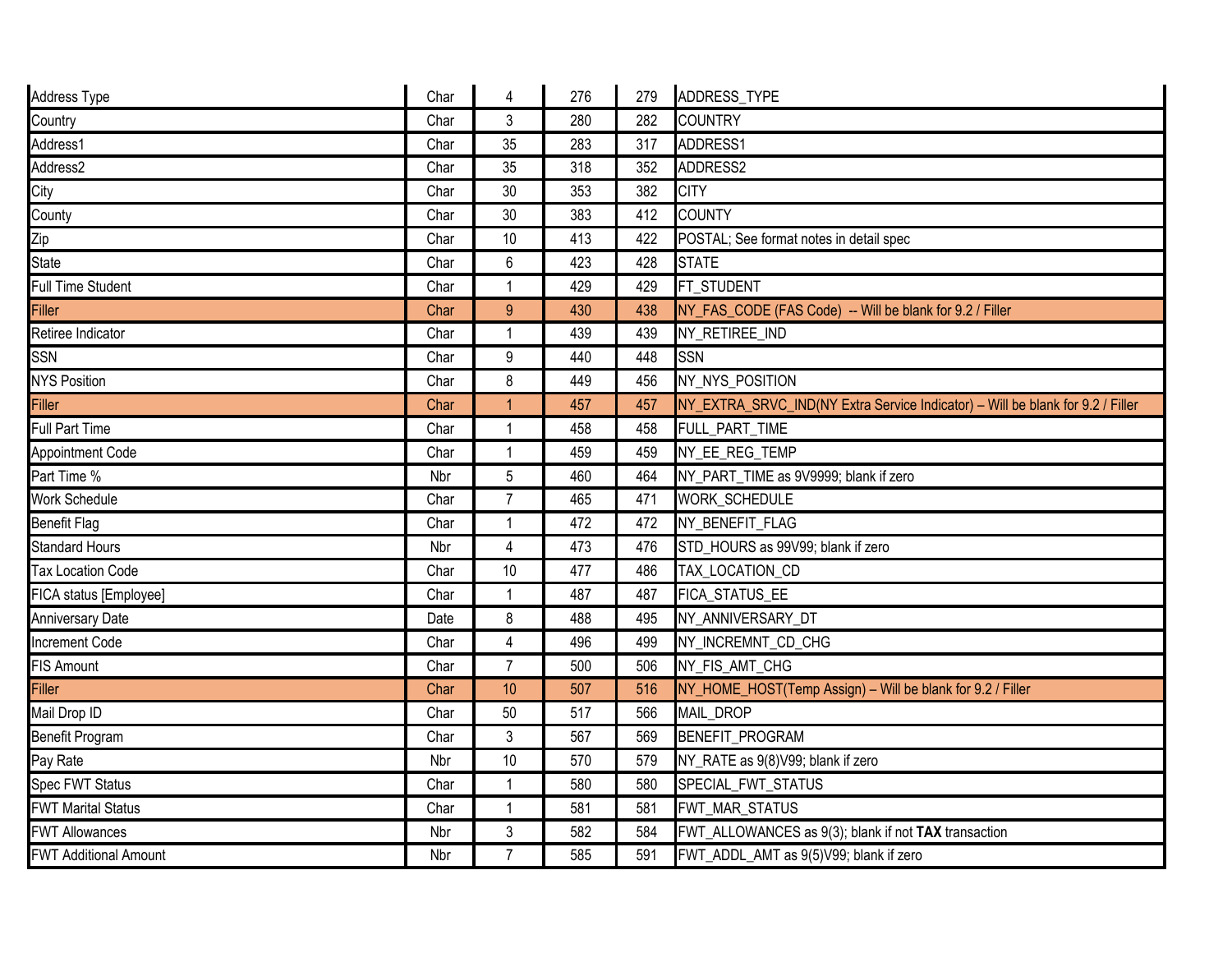| Federal Lock In Received?    | Char |                  | 592 | 592 | LOCK_IN_RECVD                                                           |
|------------------------------|------|------------------|-----|-----|-------------------------------------------------------------------------|
| Federal Lock In Limit        | Nbr  | 3                | 593 | 595 | LOCK_IN_LIMIT as 9(3); blank if not TAX transaction                     |
| <b>EIC Status</b>            | Char |                  | 596 | 596 | <b>EIC_STATUS</b>                                                       |
| Date Of Entry                | Date | 8                | 597 | 604 | DATE_OF_ENTRY                                                           |
| Eligible Income Code         | Char | $\overline{2}$   | 605 | 606 | INCOME_CD_1042                                                          |
| <b>FWT Country</b>           | Char | 3                | 607 | 609 | NY_AI_NRA_COUNTRY                                                       |
| <b>Treaty ID</b>             | Char | 10               | 610 | 619 | TREATY ID                                                               |
| <b>Treaty Exp Date</b>       | Date | 8                | 620 | 627 | TREATY_EXP_DT                                                           |
| Form 8233 Received?          | Char |                  | 628 | 628 | FORM_8233_RECD                                                          |
| Form 8233 Sub Date           | Date | 8                | 629 | 636 | FORM 8233 SUBMT DT                                                      |
| Form 1001 Received?          | Char |                  | 637 | 637 | FORM_1001_RECD                                                          |
| Form 1001 Sub Date           | Date | 8                | 638 | 645 | FORM 1001 SUBMT DT                                                      |
| Taxpayer ID Number           | Char | $\boldsymbol{9}$ | 646 | 654 | TAXPAYER_ID_NO                                                          |
| <b>Tax State</b>             | Char | $6\phantom{1}$   | 655 | 660 | NY_AI_TAX_STATE                                                         |
| Spec SWT Status              | Char |                  | 661 | 661 | SPECIAL_SWT_STATUS                                                      |
| <b>SWT Marital Status</b>    | Char | $\overline{1}$   | 662 | 662 | SWT_MAR_STATUS                                                          |
| <b>SWT Allowances</b>        | Nbr  | 3                | 663 | 665 | SWT_ALLOWANCES as 9(3); blank if not TAX transaction                    |
| <b>SWT Additional Amount</b> | Sign | $\overline{7}$   | 666 | 672 | SWT_ADDL_AMT as 9(5)V99 [assume positive]; blank if not TAX transaction |
| State Lock In Received?      | Char |                  | 673 | 673 | NY_AI_ST_LOCK_RCVD                                                      |
| State Lock In Limit          | Nbr  | $\mathfrak{Z}$   | 674 | 676 | NY_AI_ST_LOCK_LMT as 9(3); blank if not TAX transaction                 |
| Locality                     | Char | 10               | 677 | 686 | <b>LOCALITY</b>                                                         |
| Reside in Locality?          | Char |                  | 687 | 687 | <b>RESIDENT</b>                                                         |
| Special LWT Status           | Char | $\overline{1}$   | 688 | 688 | SPECIAL LWT STATUS                                                      |
| <b>LWT Marital Status</b>    | Char |                  | 689 | 689 | LWT_MAR_STATUS                                                          |
| <b>LWT Allowances</b>        | Nbr  | $\overline{2}$   | 690 | 691 | LWT_ALLOWANCES as 9(2); blank if not TAX transaction                    |
| <b>LWT Additional Amount</b> | Nbr  | $\overline{7}$   | 692 | 698 | LWT_AMT as 9(5)V99; blank if not TAX transaction                        |
| Earnings Code                | Char | 3                | 699 | 701 | ERNCD                                                                   |
| OT Effective Date            | Date | 8                | 702 | 709 | NY_OT_EFFDT                                                             |
| <b>Annual Earnings</b>       | Nbr  | 9                | 710 | 718 | NY_ANNUAL_EARNS as 9(7)V99; blank if not ADL transaction                |
| Other Pay Sign               | Char |                  | 719 | 719 | Hyphen (-) if OTH_PAY less than 0; else blank                           |
| Other Pay                    | Nbr  | 9                | 720 | 728 | OTH_PAY as 9(7)V99 [sign removed]; blank if not ADL transaction         |
| Earnings End Date            | Date | 8                | 729 | 736 | EARNINGS_END_DT                                                         |
| Goal Amt Sign                | Char | 1                | 737 | 737 | Hyphen (-) if GOAL_AMT less than 0; else blank                          |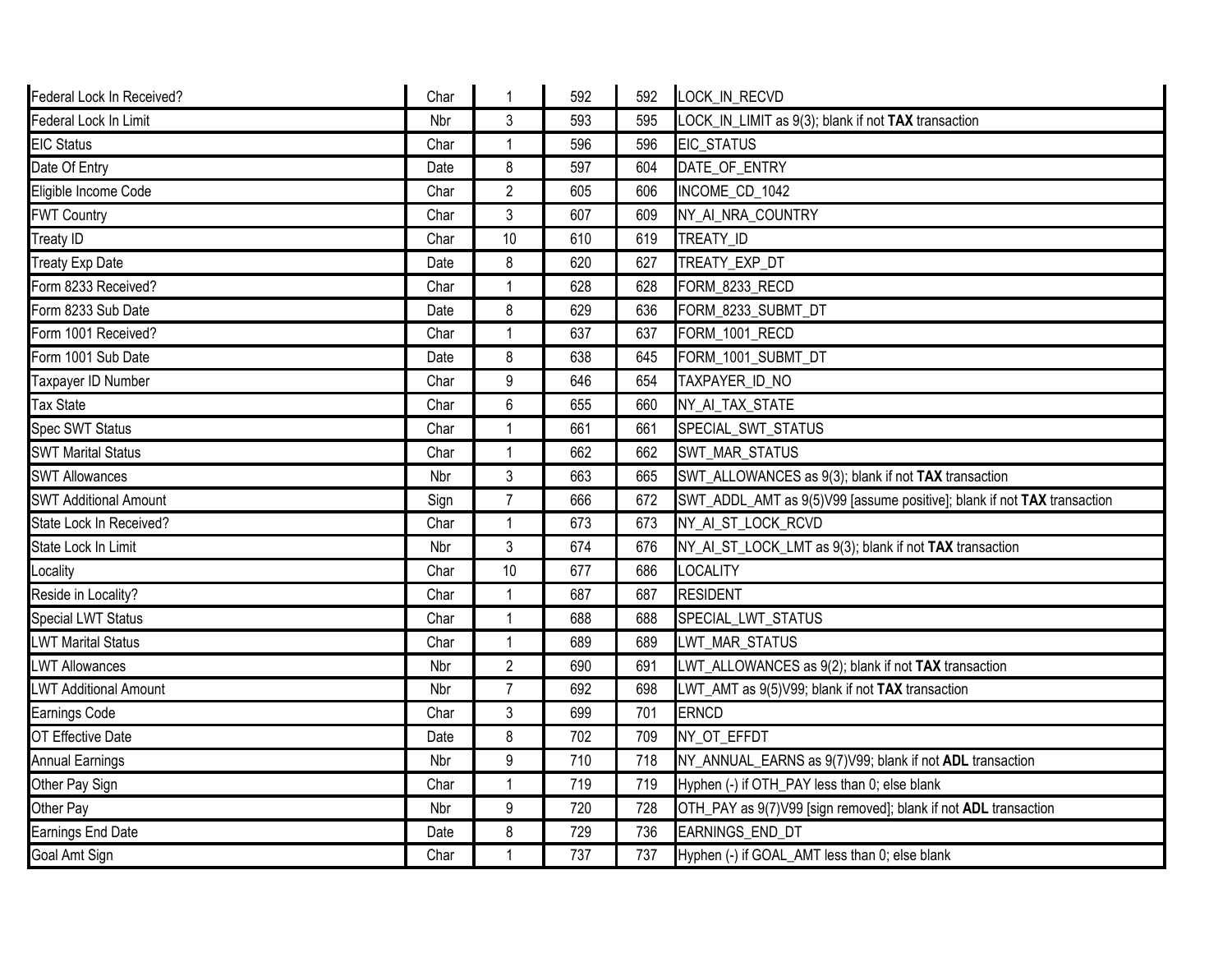| <b>Goal Amount</b>              | Nbr  | 9              | 738  | 746  | GOAL_AMT as 9(7)V99 [sign removed]; blank if not ADL transaction   |
|---------------------------------|------|----------------|------|------|--------------------------------------------------------------------|
| Goal Balance Sign               | Char | $\overline{1}$ | 747  | 747  | Hyphen (-) if GOAL_BAL less than 0; else blank                     |
| Goal Balance                    | Nbr  | 9              | 748  | 756  | GOAL_BAL as 9(7)V99 [sign removed]; blank if not ADL transaction   |
| Contract Pay Type               | Char | 10             | 757  | 766  | CONTRACT_PAY_TYPE                                                  |
| Contract Begin Date             | Date | 8              | 767  | 774  | CONTRACT_BEGIN_DT                                                  |
| Contract End Date               | Date | 8              | 775  | 782  | CONTRACT END DT                                                    |
| <b>Incident Number</b>          | Nbr  | 8              | 783  | 790  | INCIDENT_NBR as 9(8)                                               |
| <b>Incident Date</b>            | Date | 8              | 791  | 798  | <b>INCIDENT DT</b>                                                 |
| Date Reported                   | Date | 8              | 799  | 806  | DT_REPORTED                                                        |
| Recurrence                      | Char | $\mathbf{1}$   | 807  | 807  | <b>RECURRENCE</b>                                                  |
| Result Injury III               | Char | $\mathbf{1}$   | 808  | 808  | RESULT_INJURY_ILL                                                  |
| Date Recorded                   | Date | 8              | 809  | 816  | DT_RECORDED                                                        |
| <b>General Comment Category</b> | Char | 1              | 817  | 817  | NY_COMMENT_CAT                                                     |
| Comments                        | Char | 500            | 818  | 1317 | NY_AI_COMMENT500 if GEN, INC or INJ transaction; else COMMENTS_256 |
| <b>Married Filing Single</b>    | Char |                | 1318 | 1318 | MARRIED FILE SINGL; Added for SIR PS8-4439                         |
| NRA Exempt W/H Rule             | Char | -1             | 1319 | 1319 | NRA_EXEMPT_WHRULE; Added Release 8.9                               |
| State Tax resident Indicator    | Char | $\mathbf{1}$   | 1320 | 1320 | NY_ST_RES_IND; Added Release 8.9                                   |
| Date of Birth                   | Date | 8              | 1321 | 1328 | BIRTHDATE; Added Release 8.9                                       |
| Eligible Field 1                | Char |                | 1329 | 1329 | Added for P91-7190 (1=Y, 2=N)                                      |
| Eligible Field 2                | Char | 8              | 1330 | 1337 | Added for P91-7190 (MMDDYYYY or Null)                              |
| New Fields Filler               | Char | 134            | 1338 | 1462 | <b>Blank</b>                                                       |
| <b>Submitting Agency</b>        | Char | 10             | 1463 | 1472 | NY AI AGENCY                                                       |
| Al Prerequisite Agency          | Char | 10             | 1473 | 1482 | NY_AI_PREQ_AGENCY                                                  |
| Al Prerequisite Id              | Nbr  | 10             | 1483 | 1492 | NY AI PREQ ID as 9(10) or blank                                    |
| Al Comp I-Face                  | Char | $\overline{2}$ | 1493 | 1494 | NY_AI_COMPIFACE_CD                                                 |
| Al Changes Made?                | Char | $\mathbf 1$    | 1495 | 1495 | NY_AI_CHANGES                                                      |
| Al Has Messages?                | Char | $\mathbf{1}$   | 1496 | 1496 | NY_AI_MSGS                                                         |
| Al Status Date                  | Date | 8              | 1497 | 1504 | NY_ACTION_STAMP [date]                                             |
| Al Status Time                  | Nbr  | $6\phantom{1}$ | 1505 | 1510 | NY_ACTION_STAMP [time]                                             |
| Include in Feedback?            | Char | 1              | 1511 | 1511 | NY_AI_INCL_FDBK                                                    |
| Company                         | Char | 3              | 1512 | 1514 | <b>COMPANY</b>                                                     |
| <b>Check Date</b>               | Date | 8              | 1515 | 1522 | CHECK_DT                                                           |
| <b>Internal Filler</b>          | Char | 178            | 1523 | 1700 | <b>Blank</b>                                                       |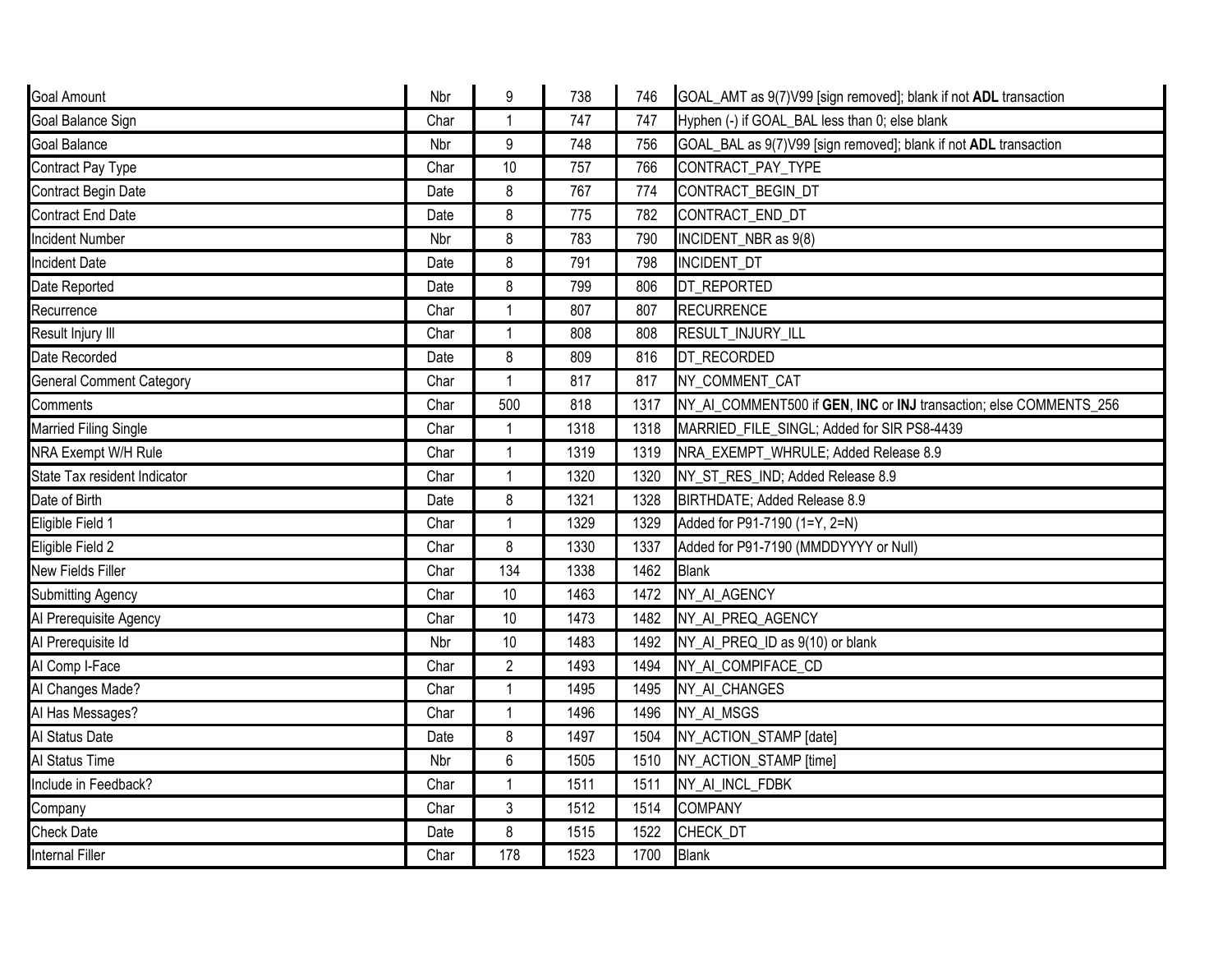| .<br>e rec space<br>- ∎Eiller<br>nn<br>,,,,,,,<br>י טווי.<br>шлааада | Char | 300 | $\rightarrow$<br>70°<br>. . | 2000<br>∎Alwavs blank |
|----------------------------------------------------------------------|------|-----|-----------------------------|-----------------------|
|                                                                      |      |     |                             |                       |